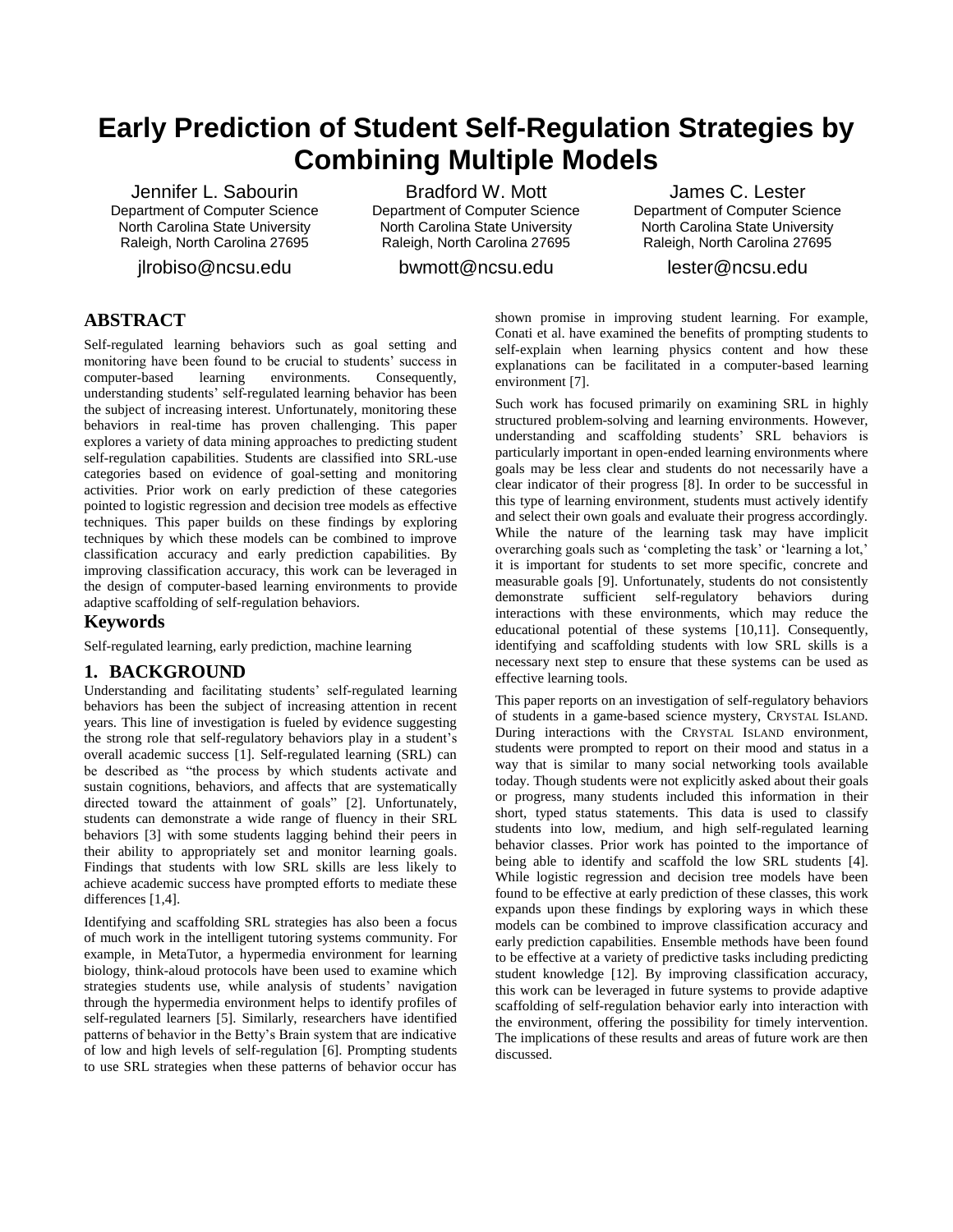# **2. METHOD**

The investigation of students' SRL behaviors was conducted with students from a middle school interacting with CRYSTAL ISLAND, a game-based learning environment being developed for the domain of microbiology that follows the standard course of study for eighth grade science in North Carolina.

## **2.1 CRYSTAL ISLAND**

CRYSTAL ISLAND features a science mystery set on a recently discovered volcanic island. Students play the role of the protagonist, Alex, who is attempting to discover the identity and source of an unknown disease plaguing a newly established research station. The story opens by introducing the student to the island and the members of the research team for which her father serves as the lead scientist. As members of the research team fall ill, it is her task to discover the cause and the specific source of the outbreak. Typical game play involves navigating the island, manipulating objects, taking notes, viewing posters, operating lab equipment, and talking with non-player characters to gather clues about the disease's source. To progress through the mystery, a student must explore the world and interact with other characters while forming questions, generating hypotheses, collecting data, and testing hypotheses.

# **2.2 Study Procedure**

A study with 296 eighth grade students was conducted. After removing instances with incomplete data or logging errors, there were 260 students remaining. Among the remaining students, there were 129 male and 131 female participants varying in age and race. Participants interacted with CRYSTAL ISLAND in their school classroom, although the study was not directly integrated into their regular classroom activities. Pre-study materials were completed during the week prior to interacting with CRYSTAL ISLAND. The pre-study materials included a demographic survey, researcher-generated CRYSTAL ISLAND curriculum test, and several validated instruments. Personality was measured using the Big 5 Personality Questionnaire, which indexes subjects' personalities across five dimensions: openness, conscientiousness, extraversion, agreeableness and neuroticism [12]. Goal orientation was measured using a 2-dimensional taxonomy considering subjects' mastery or performance orientations along with their approach or avoidance tendencies [13]. Subjects' affect regulation tendencies were measured with the Cognitive Emotion Regulation Questionnaire [14] though features from this survey were not included in the current models.

Immediately after solving the mystery, or after 55 minutes of interaction, students moved to a different room in order to complete several post-study questionnaires including the curriculum post-test.

Students' affect data were collected during the learning interactions through self-report prompts. Students were prompted every seven minutes to self-report their current mood and status through an in-game smartphone device. Students selected one emotion from a set of seven options, which included the following: anxious, bored, confused, curious, excited, focused, and frustrated. After selecting an emotion, students were instructed to briefly type a few words about their current status in the game, similarly to how they might update their status in an online social network.

# **2.3 SRL Classification**

The typed status reports were later tagged for SRL evidence using the following four ranked classifications: 1) specific reflection, 2) general reflection, 3) non-reflective statement, or 4) unrelated

#### **Table 1.** Categories of SRL tags

| <b>SRL</b><br>Category | <b>Description</b>                                                                                                                                          | <b>Examples</b>                                                                                                                                                                                                                         |  |  |  |
|------------------------|-------------------------------------------------------------------------------------------------------------------------------------------------------------|-----------------------------------------------------------------------------------------------------------------------------------------------------------------------------------------------------------------------------------------|--|--|--|
| Specific<br>reflection | Student evaluates<br>progress towards a<br>specific goal or area of<br>knowledge                                                                            | "I am trying to find the food<br>or drink that caused these<br>people to get sick."<br>"Wellthe influenza is<br>looking more and more right.<br>I think I'll try testing for<br>mutagens or pathogens $-$ [I]<br>ruled out carcinogens" |  |  |  |
| General<br>reflection  | Student evaluates<br>progress or knowledge<br>but without referencing<br>a particular goal                                                                  | "I think I'm getting it"<br>"I don't know what to do"                                                                                                                                                                                   |  |  |  |
| Non-<br>reflective     | Student describes what<br>they are doing or lists a<br>fact without providing<br>an evaluation                                                              | "testing food"<br>"in the lab"                                                                                                                                                                                                          |  |  |  |
| Unrelated              | Any statement which<br>did not fall into the<br>above three categories<br>is considered unrelated,<br>including non-word or<br>unidentifiable<br>statements | "having fun"<br>"arghhh!"                                                                                                                                                                                                               |  |  |  |

(Table 1). This ranking is motivated by the observation that setting and reflecting upon goals is a hallmark of self-regulatory behavior and that specific goals are more beneficial than those that are more general [9]. Students were then given an overall SRL score based on the average score of their statements. An even tertiary split was then used to assign the students to a Low, Medium, and High SRL category.

From the 260 students, a total of 1836 statements were collected, resulting in an average of 7.2 statements per student. All statements were tagged by one member of the research team with a second member of the research team tagging a randomly selected subset (10%) of the statements to assess the validity of the protocol. Inter-rater reliability was measured at  $\kappa = 0.77$ , which is an acceptable level of agreement. General reflective statements were the most common (37.2%), followed by unrelated (35.6%), specific reflections (18.3%) and finally non-reflective statements (9.0%).

The tertiary split of students into Low, Medium, and High SRL classes has yielded interesting findings in prior work [4]. One important finding is that Medium and High SRL students have both higher prior knowledge and higher learning gains than Low SRL students. This suggests that Low SRL students begin with some disadvantage and that the overall gap in knowledge is increased after interactions with CRYSTAL ISLAND. Though all groups have significant learning gains, Low SRL students are not experiencing the same advantages of interaction with CRYSTAL ISLAND. This finding points to the strong need to provide these students with additional scaffolding to improve the quality of their interaction.

# **2.4 SRL Prediction**

The difference in learning between Low, Medium, and High SRL students has motivated the goal of early prediction of students' SRL skills. Prior work [4] has shown promise in being able to predict SRL class early into the interaction. This work compared the ability of naïve Bayes, neural network, logistic regression,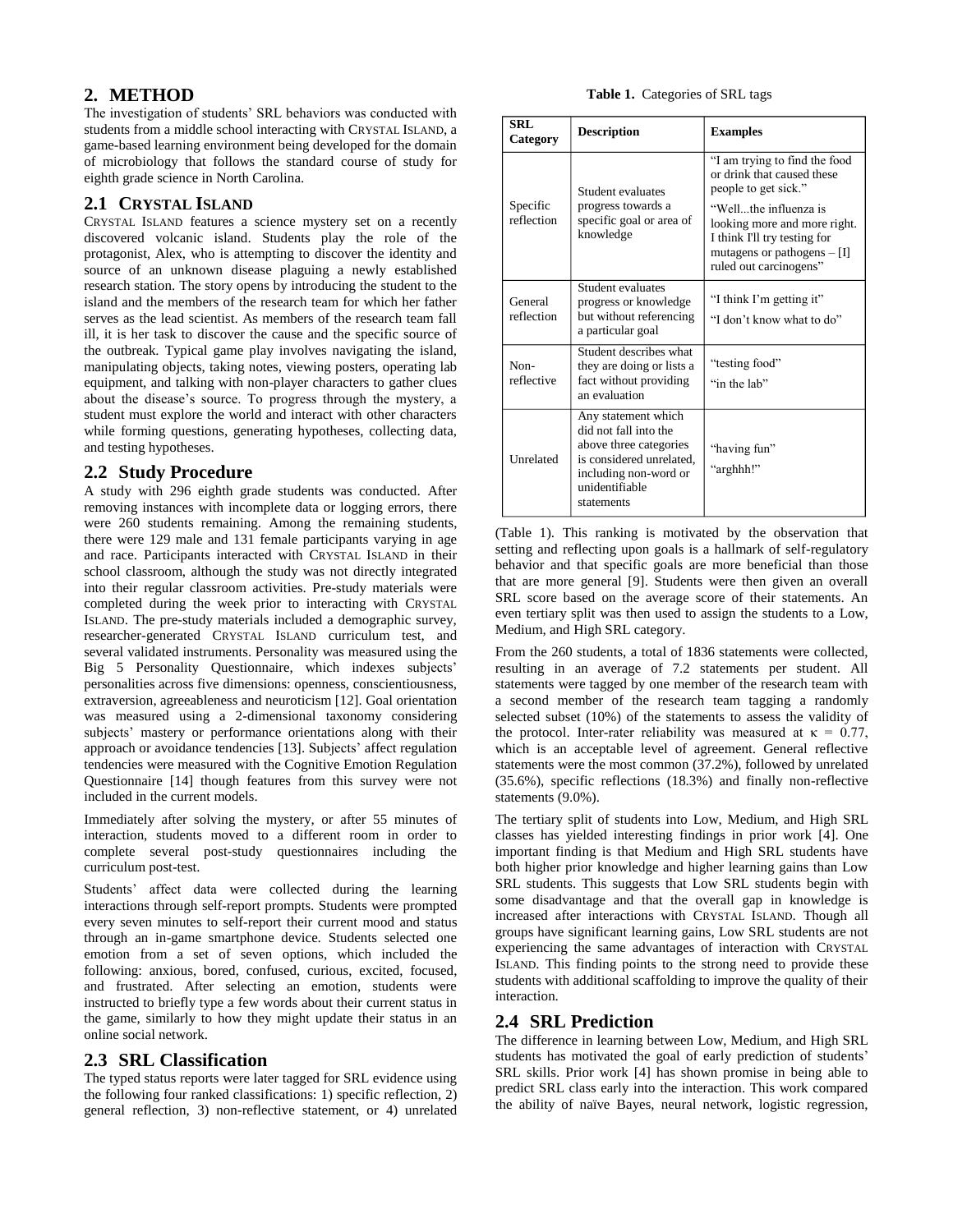support vector machine, and decision tree models to predict SRL class at different time intervals. Overall it was found that logistic regression and decision trees offered the best performance, with the best model correctly predicting 57% of students' classes after one-third of their interaction with CRYSTAL ISLAND. Compared with a most-frequent-class baseline of 34%, this offers a significant improvement in the ability to recognize SRL skill. However, while both logistic regression and decision tree models significantly outperformed other modeling techniques, neither of the two best performers consistently outperformed the other. This raised the question of whether some method of combining these two learned models might offer improved or more stable performance.

## *2.4.1 Original Models*

The original logistic regression and decision tree models were trained using 10-fold cross validation with the WEKA machine learning toolkit [15]. For the original models, a total of 49 features were used to train machine-learning models. Of these, 26 features represented personal data collected prior to the student's interaction with CRYSTAL ISLAND. This included demographic information, pre-test score, and scores on the personality, goal orientation, and emotion regulation questionnaires. The remaining 23 features represented a summary of student's interactions in the environments. This included information on how students used each of the curricular resources, how many in-game goals they had completed, as well as evidence of off-task behavior. Additionally, data from the student's self-reports were included, such as the most recent emotion report and the character count of their "status".

In order to examine early prediction of the students' SRL-use categories, these features were calculated at four different points in time resulting in four unique datasets. The first of these (**Initial**) represented information available at the beginning of the student's interaction and consequently only contained the 26 personal attributes. Each of the remaining three datasets (**Report1-3**) contained data representing the student's progress at each of the first three emotion self-report instances. These datasets contained the same 26 personal attributes, but the values of the remaining 23 in-game attributes differentially reflected the student's progress up until that point. The first self-report occurred approximately 4 minutes into game play with the second and third reports occurring at 11 minutes and 18 minutes, respectively. The third report occurs after approximately one-third of the total time allotted for interaction has been completed, so it is still fairly early into the interaction time.

## *2.4.2 Combining Multiple Models*

To combine the predictions of multiple models, a variety of different voting schemes were used in which both the predicted class from the original decision tree and logistic regression models were taken into account:

- **Standard**: The prediction from each model is weighted equally.
- **Weighted by Accuracy**: The prediction from each model is weighted by the model's overall predictive accuracy.
- **Weighted by Precision:** The prediction from each model is weighted by its precision at predicting the class for which it is voting.
- **Select Lowest Class**: The model predicting the lowest SRL skill is selected.

The final model of always selecting the lowest level prediction is based on the assumption that we would rather underestimate students' abilities and provide additional scaffolding than overestimate their abilities. Additionally, in all of the above voting schemes, the lower class was chosen in case of a tie.

## **3. RESULTS**

For each time slice, we compared the original models with the combined models by evaluating overall predictive accuracy as well as recall on the Low-SRL class. The first metric represents how well the model does overall at correctly identifying each class, while the latter represents the proportion of Low-SRL students who were correctly identified. This second metric is especially important given the proposed style of intervention. These metrics for each model are shown in Table 2.

The results indicate that the most successful voting model was the **Weighted by Precision** model. It offered statistically significantly ( $p < 0.05$ ) better accuracy than any other model, and better Low-SRL recall than either original model for all timeslices, with the exception of the **Initial** prediction. It also offered improved stability of performance over the original models and other ensemble models, with both accuracy and recall improving as more data became available. The **Select Lowest Class** combined model had the highest recall of the Low-SRL class which is to be expected given its favoritism for low classifications. The **Select Lowest Class** model identified almost exactly half of all students as Low-SRL However, it was able to correctly identify up to 85% of the actual Low-SRL students, making it a promising contender for identifying cases where additional scaffolding would be beneficial.

|                            | <b>Predictive Accuracy</b> |         |                     |         | <b>Low-SRL Recall</b> |         |                     |         |  |  |
|----------------------------|----------------------------|---------|---------------------|---------|-----------------------|---------|---------------------|---------|--|--|
|                            | Initial                    | Report1 | Report <sub>2</sub> | Report3 | Initial               | Report1 | Report <sub>2</sub> | Report3 |  |  |
| <b>Original Models</b>     |                            |         |                     |         |                       |         |                     |         |  |  |
| Decision Tree              | 37.7                       | 46.5    | 51.6                | 53.4    | 0.36                  | 0.58    | 0.63                | 0.70    |  |  |
| Logistic Regression        | 40.8                       | 55.0    | 53.1                | 57.2    | 0.43                  | 0.65    | 0.68                | 0.77    |  |  |
| <b>Combined Models</b>     |                            |         |                     |         |                       |         |                     |         |  |  |
| <b>Standard Voting</b>     | 38.1                       | 50.0    | 54.3                | 54.1    | 0.45                  | 0.67    | 0.75                | 0.79    |  |  |
| Weighted by Accuracy       | 37.1                       | 53.1    | 55.0                | 54.5    | 0.33                  | 0.56    | 0.65                | 0.65    |  |  |
| Weighted by Precision      | 40.1                       | 57.3    | 57.0                | 59.1    | 0.44                  | 0.67    | 0.75                | 0.80    |  |  |
| <b>Select Lowest Class</b> | 36.9                       | 51.5    | 52.3                | 51.4    | 0.58                  | 0.81    | 0.79                | 0.84    |  |  |